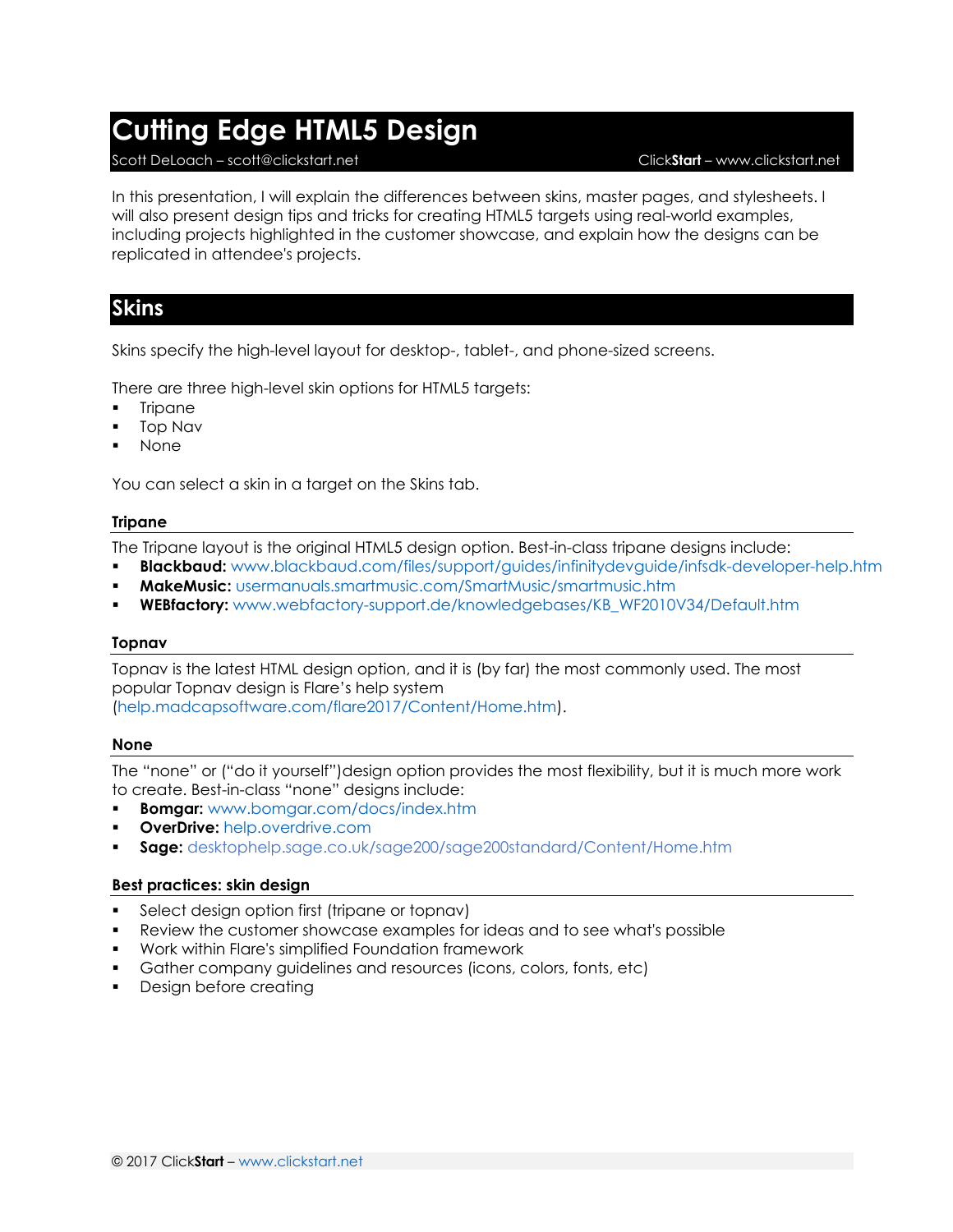## **Master Pages**

Master pages add content to topics. You can add your own content (for example, a copyright statement) and/or include built-in content blocks called proxies.

Most projects have two master pages: one for the home page and one for the other topics. The "home page" master page is usually more complex, with a prominent search box and multiple sections that describe and link to various subsections. If you only need one master page, you can set it in your target. If you want to use multiple master pages, you can select a master page in a topic in the Topic Properties tab or by using the mc-master-page stylesheet property.

The two most popular "home page" master page designs are:

- "Flare help"
- **Tiles**

### **"Flare help" home page design**

The "Flare help" design is based on the Flare help system, and it can be created using Flare's "Top Navigation Advanced" project template. You can watch Paul Stoecklein's two-part webinar about the template at [www.madcapsoftware.com/demos/signup.aspx?id=1142749518434736021.](www.madcapsoftware.com/demos/signup.aspx?id=1142749518434736021)

The "Flare help" home page design is extremely popular. It's used in the following best-in-class projects:

- **Medial:** [help.medial.com/Content/Home.htm](http://help.medial.com/Content/Home.htm)
- **SolarWinds:** [www.solarwinds.com/documentation/en/flarehelp/orionplatform/content/home.htm](http://www.solarwinds.com/documentation/en/flarehelp/orionplatform/content/home.htm)
- **Team Software:** solutionsonline.teamsoftware.com/Content/TopDown Home.htm

#### **Tiles home page design**

A tiles design provides tiles (also called "blocks" or "cards") to provide links to content sections. The tiles typically contain an icon and a short description. The tiles design is sometimes combined with the "Flare help" design, but it can also be a complete replacement.

The tile design is used in the following best-in-class projects:

- **AlienVault:** [www.alienvault.com/documentation/index.htm](http://www.alienvault.com/documentation/index.htm)
- **Fred:** [webhelp.fred.com.au/nxt/home.htm](http://webhelp.fred.com.au/nxt/home.htm)
- **GFI:** <manuals.gfi.com/en/faxmakeronline/content/home.htm>
- **inContact:** <help.incontact.com/16.1/Content/Home.htm>
- **Toonboom:** <docs.toonboom.com/help/harmony-14/advanced/book/index.html>

The tile design is combined with the "Flare help" design in the following best-in-class projects:

- **kCura:** [help.kcura.com/9.5/Content/index.htm](http://help.kcura.com/9.5/Content/index.htm)
- **MedView:** [webhelp.medview.com.au/medview/practitioner/home.htm](http://webhelp.medview.com.au/medview/practitioner/home.htm)
- **Rediker:** [redikersupport.com/documentation](http://redikersupport.com/documentation)
- **xMatters:** [help.xmatters.com/OnDemand/xmatters.htm](http://help.xmatters.com/OnDemand/xmatters.htm)

#### **Topic master page design**

The "topic" master page typically contains a toolbar, the topic content, and a menu.

Best-in-class examples include:

- **ASI:** [help.imis.com/100\\_200/Implementation/Configuration/Using\\_social\\_media\\_to\\_log\\_in.htm](http://help.imis.com/100_200/Implementation/Configuration/Using_social_media_to_log_in.htm)
- **Episerver:** [webhelp.episerver.com/latest/commerce/order-management/creating-an-order.htm](http://webhelp.episerver.com/latest/commerce/order-management/creating-an-order.htm)
- **OpenMarket:** [docs.openmarket.com/Content/devguides/integration/high-availability.htm](http://docs.openmarket.com/Content/devguides/integration/high-availability.htm)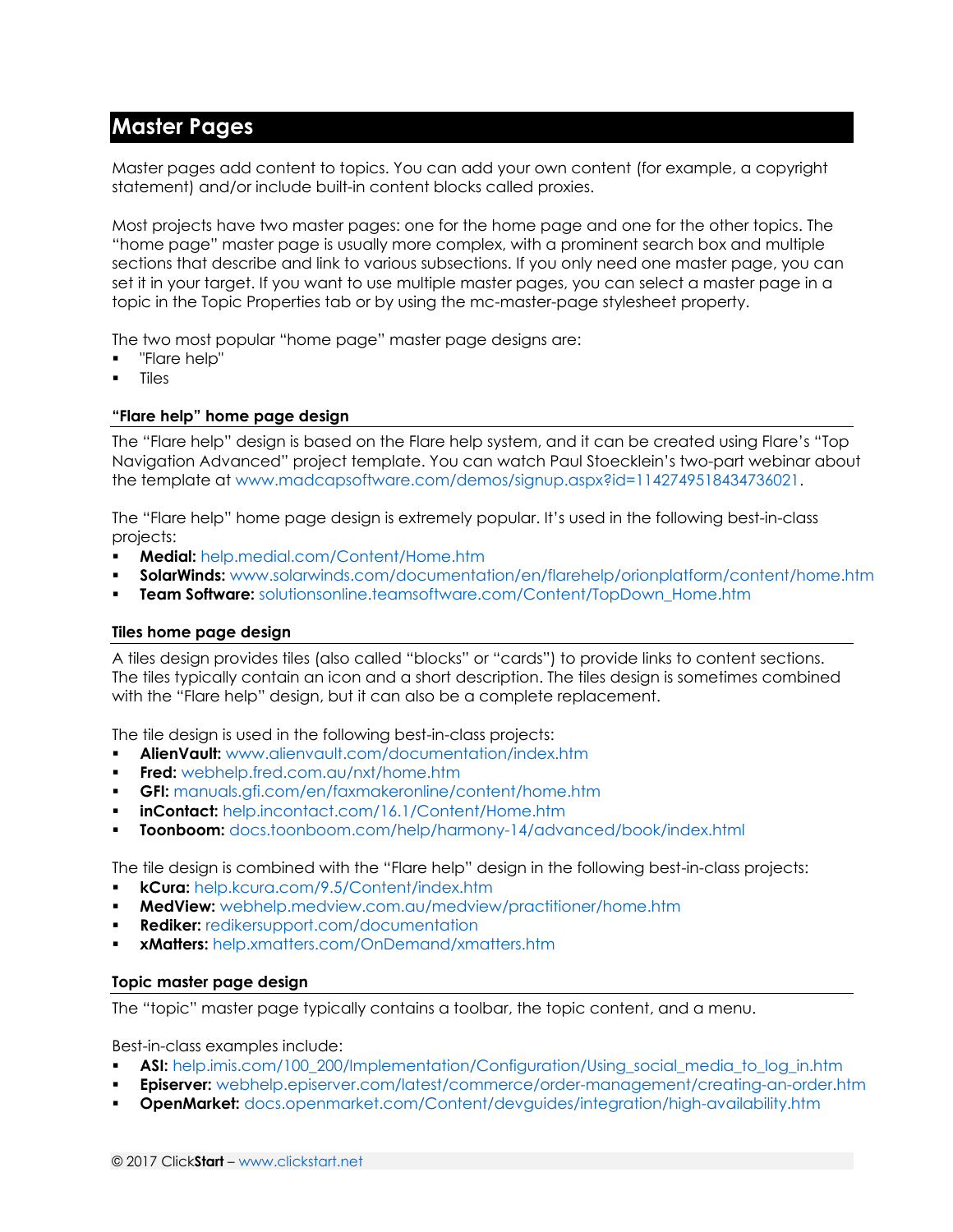#### **Proxies**

Proxies are built-in blocks of content that can be included in master pages or topics. The most commonly used proxies in master pages are:

- **Body**
- **Breadcrumbs**
- Menu
- Search Bar
- Topic Toolbar

#### **Responsive layouts**

Responsive layouts can be used to create tiles and other side-by-side layouts. They are based on a simplified version of Zurb's Foundation framework. A responsive layout "row" can be up to 12 columns wide (100%), and each column is 8.33% of the available screen width. You can specify the row's width for desktop-, tablet-, and phone-sized screens.

#### **Best practices: master pages**

- Review the customer showcase examples for ideas and to see what's possible
- Develop "topic" master page first
- Use MadCap's template if you want to match their design
- Use Flare's built-in responsive layouts, if needed

## **Stylesheets**

A stylesheet specifies how topic content (e.g., headings, lists, and paragraphs) should be formatted. A stylesheet can be set for all topics (and targets) by selecting a master stylesheet in the Project Properties. If you want to use different stylesheets for different targets, you can select a stylesheet for a target on the General tab. If you want to use a stylesheet for specific topics, you can select a topic's stylesheet in the Topic Properties.

#### **Flare help stylesheet**

You can download the Flare help stylesheet at<docs.madcapsoftware.com/Styles/styles.css>

#### **Selecting a master page**

You can select a master page in the Topic Properties or by setting the mc-master-page style property for the HMTL tag.

#### **Formatting proxies**

Proxies can be formatted using special "MadCap" styles. For example, the breadcrumb proxy can be formatted with the MadCap | breadcrumbsProxy. You can also format them using skin components.

#### **Formatting responsive layouts**

Responsive layouts are style classes. You can modify them or add pseudo classes if needed.

#### **Best practices: stylesheets**

- Create a naming convention
- Gather company stylesheets and use/match class names
- Keep it simple
- Use Flare's built-in "tablet" and "mobile" mediums